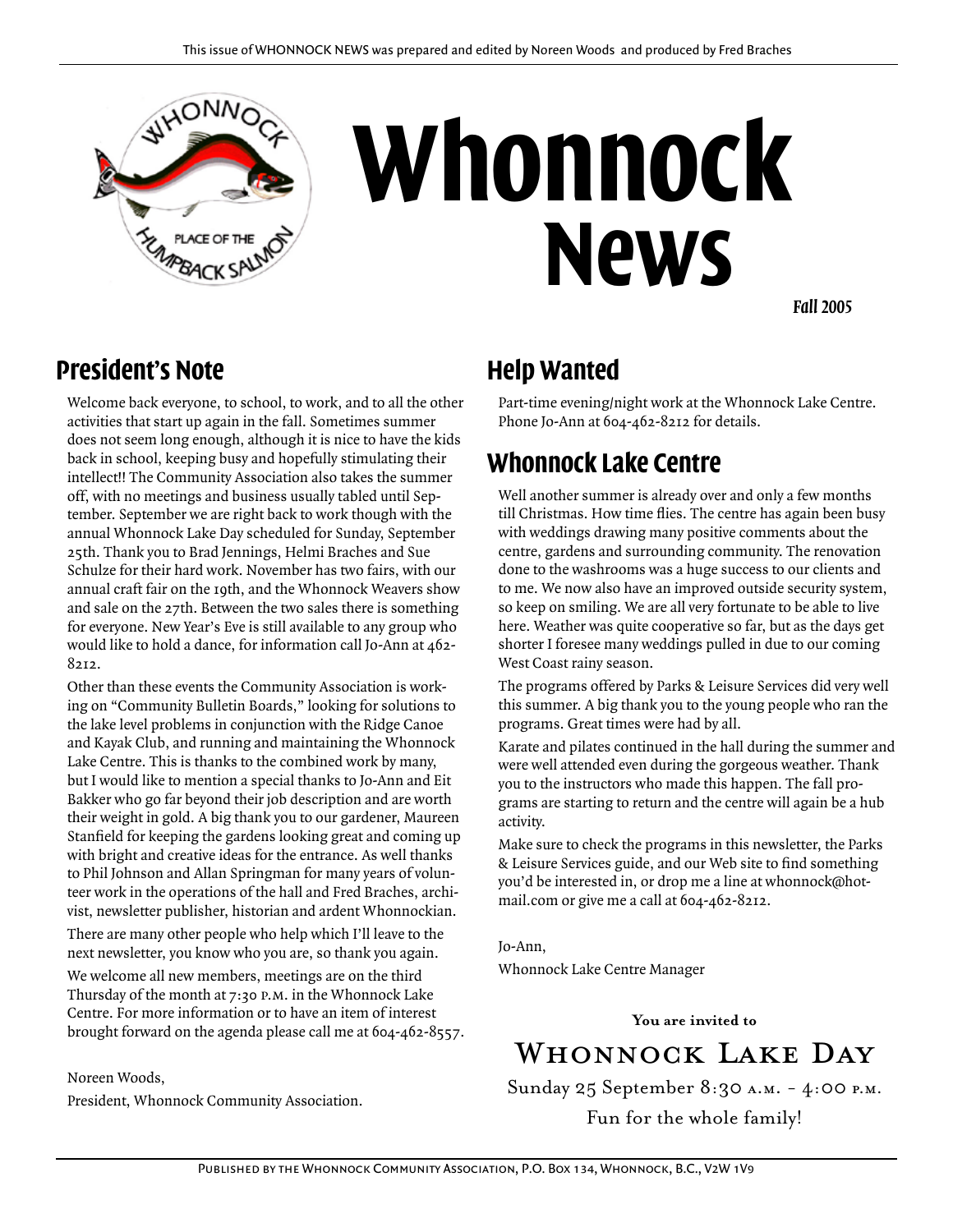#### **The Whonnock Community Association Bursary**

The Whonnock Community Association was very pleased to award our annual bursary to Ms. Solana Pare who would like to pursue a career in law enforcement. We wish her the best of luck in her future studies.

The WCA offers a \$1,000 bursary to grade 12 students going on to post secondary education and who currently reside or have resided in the Whonnock area. One of the requirements looked at before awarding the bursary is a student's commitment to the community, school, or other worthy causes through volunteerism. More information is available through the high school counsellors.

# **Whonnock Foundation**

The Byrnes Bursary for post secondary education is granted by the Whonnock Foundation to honour the late Brian and Isabel Byrnes. Applicants for the bursary are residents of Whonnock and Ruskin.

Michael van Meel is the first recipient of a Byrnes Bursary. Michael worked as a tool and die maker in the field of plastic injection moulding. In 2004, he found himself unemployed due to shortage of work and he decided to move on with his career. He just completed his first year as a student in robotics and automation program at BCIT. Michael and his family live in Whonnock.

His studies will allow Michael to continue in the field of plastic injection moulding or to branch out into more specialized areas, such as remote-control undersea vehicles, hazardous environment monitoring, and other applications where computers and machinery are linked to automate some process. Michael's ultimate goal is to work in research and development of automation.

For more on the Whonnock Foundation and the Bursary log on to www.whonnock.ca, or write to The Whonnock Foundation, PO Box 134, Whonnock, BC. V2W 1V9

# **Whonnock Archives**

On August 2nd, Postmaster Sue Schulze and the community celebrated the post office's 120th anniversary. For the occasion a *Whonnock Notes* appeared, telling about the post office's history, dating back to 1885, and about the postmasters and their helpers. Printed copies are sold by Sue at the post office and copies can be down loaded free from <www.whonnock.ca>.

The archives received unique photographs of and information about the Whiting, Benson, Ball, and Moss families which will form part of some future writings.

The 2005 "history" calendar was very popular and a similar calendar for 2006 is in the making. This time Ruskin will also be highlighted.

If you have a photo or a document you think worth preserving, please call Fred at 604-462-8942.

# **Membership**

Many small communities throughout BC have community associations but in this day and age with people so busy it is hard to find extra time or the thought of volunteering is intimidating. I would just like to put the idea out there that being a member doesn't have to involve a huge time commitment. Sharing ideas at a meeting now and then or volunteering for one particular job however small makes everyone's load a little lighter. You would be surprised how good it feels to give something back. So think it over, can you spare a few hours a year, a month or whatever. Membership is only a Loonie for the whole year, a Toonie for a family. Call Jean at 604-462-7794, stop in and see Jo-Ann & Eit at the hall, or attend a monthly meeting for more information or to sign up.

#### **Bingo and the Whonnock Community Association**

The Whonnock Community association raises funds for our many projects through a once a month Bingo slot at the Haney Bingo Plex. User groups who access Whonnock Lake Centre provide volunteers to attend these Bingo sessions. Currently we are looking for a new Bingo Coordinator. This would involve scheduling the volunteers and attending meetings once a month. If anyone is interested please call Noreen Woods at 604-462-8557.



# **Community Policing & Speed Watch**

For information on Community Policing, Speed Watch, Block Watch or any other programs available through the RCMP Volunteer services, go to the Ridge Meadows RCMP detachment home page and click on the Volunteering icon. Their Web site is <www.rcmp.grc.gc.ca/bc/lmd/ridgemeadows/contents. html>

# **Adopt a Block**

Thank you to everyone for your continued dedication to keeping our streets free of litter. If you are interested in cleaning up an area, please let us know and we will provide a free "grabber", litter bag and safety vest to assist in your efforts. The task involves cleaning up at your convenience, preferably once a month, and litter can be disposed of at the dumpster beside Maggie's concession at Whonnock Lake. Just let us know so that we can coordinate each area. Call Jean at 604 462 7794.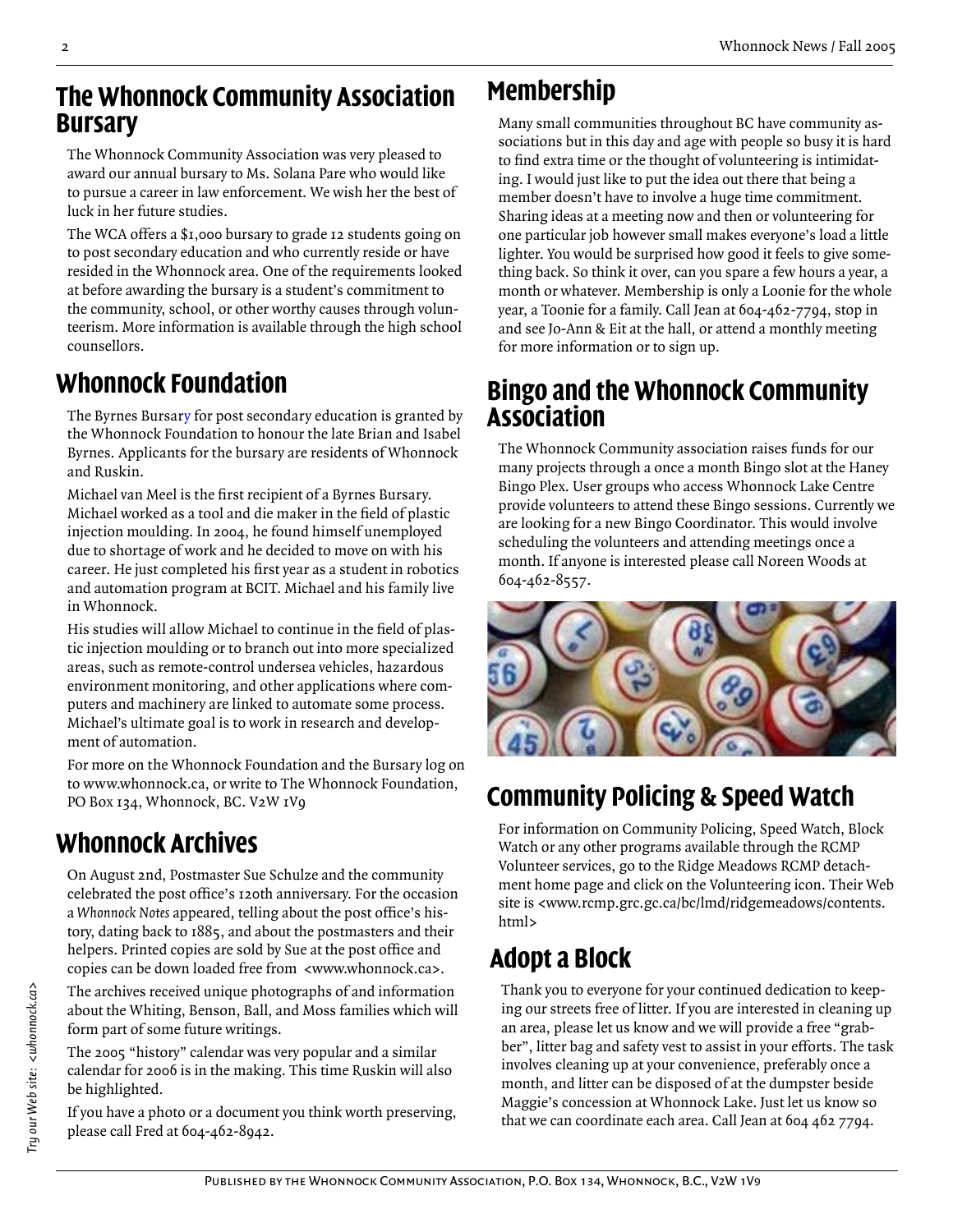## **News from Whonnock Elementary**

School is in and it's going to be an exciting year. We are pleased to welcome Ms. Heather McPherson, our new Principal, and Ms. Heidi Piltz, our Computer Prep teacher, as well as 45 new students to the school. There is now 227 students attending Whonnock Elementary.

Dates to remember:

SEPTEMBER 22 —The school will be open from 6:30 - 7:30 p.m. for the Annual Open House/Meet the Teacher(s) night, followed by the first Parent Advisory Council meeting and elections. The meeting will start approximately at 7:35 p.m. in the school library. All parents are welcome and encouraged to attend.

OCTOBER 28- Whonnock Elementary Annual Halloween Carnival. This enjoyable fund raiser is fun for both adults and children of all ages. Please join us for all the fun, including games, food, themed basket raffles and much more. The carnival runs from 5:00 -9:00 p.m. and is a great way to support your school and meet fellow parents and families.

Rhonda Knowles, P.A.C. Secretary

# **Wildwood Fellowship Church**

is a family oriented, non-denominational church that believes that all people matter to God. We welcome you to join us for our Sunday Worship services at 10:30 a.m. (Super Church during service for younger children). Our desire is that those who attend leave with practical help from God's Word to meet the challenges we all face in our daily lives, and then be encouraged as you fellowship and get acquainted over a cup of coffee following the service.

Our AFTER-SCHOOL KIDS CLUB meets twice a month on Mondays for crafts, games, activities and occasional outings. This is for any children Kindergarten up to Grade 4. The first activity will be held October 3rd at McDougall's Fun Farm for games and a hot dog roast.

Our COMMUNITY JR. YOUTH GROUP is open to anyone in Grades 5 – 8. We've been meeting twice a month, usually Sunday evenings 6:30 – 8:00 p.m.. Games and activity are a big part of the fun we've been having together as well as some "Godtalk" times to help kids discover some incredibly wonderful things about God and His plan for their lives, etc. Watch the school newsletter for any coming, mostly local events—come when you are able.

 Our kick off will be "Invasion in the Dark" at planet Dougal (McDougall's Fun Farm) on Sunday, Oct. 2nd where kids will find the captives and decipher the secret codes. But beware of danger lurking in the darkness. Bring a flashlight. The evening will end up with hot chocolate at the church. On Oct. 16th we will be heading to the Chilliwack Corn Maze. Call us to register ahead of time please and to get more specific information.

Please call Pastor Arnold or Eleanor Tracey at 604-462-0610 for more information on the church or any of our programs.

# **Little Green Apple Legacy Cookbook**

Did you ever attend Little Green Apple Preschool? Jean Ruttan and Debbie Hurst of the Little Green Apple Preschool are publishing a Legacy Cookbook (1984–2005). If you are, or were, affiliated with the Little Green Apple Preschool and wish to contribute your favourite recipe or a helpful hint, or know someone who would, please call 604-462-7663 or 604-462-

7794. The book will be printed by Christmas! Cookbooks are \$10. Business listings on sponsorship page \$10 each. All proceeds go to the preschool. Thursday, 23 September is the official due date for submissions. A reunion is planned for June 2006.



#### **Little Green Apple Preschool**

Little Green Apple Preschool is accepting ongoing registrations for morning classes. Our Preschool offers many years teaching experience and a warm and nurturing environment within which we can promote numerous learning experiences for 3 and 4 year olds. Please call Jean or Winnie at 604-462-7663 for more information.

# **Lakeside Preschool**

Located on beautiful Whonnock Lake in the Whonnock Lake Centre, this bright, well equipped pre-school offers a variety of experiences for  $3 - 5$  year olds. We provide a wide range of opportunities for social interaction, exploration, and problemsolving through unstructured play. Our aim is to provide each child with exciting and stimulating experiences in a warm and relaxed atmosphere. For ongoing registration or September registration phone Mrs. Kilsby to reserve your child's space in one of our programs at 604-462-0026.



#### **Whonnock Wee One Playgroup**

For newborns to preschoolers. Open playtime, crafts, songs, circle time and lots of fun. For more information or to register call Michelle at 604- 462-8205. \$2.00 per session.

# **Piano & keyboard lessons.**

- variety of piano and keyboarding programs.
- Creative teaching and motivational techniques.
- Eleanor Tracey 604-462-0610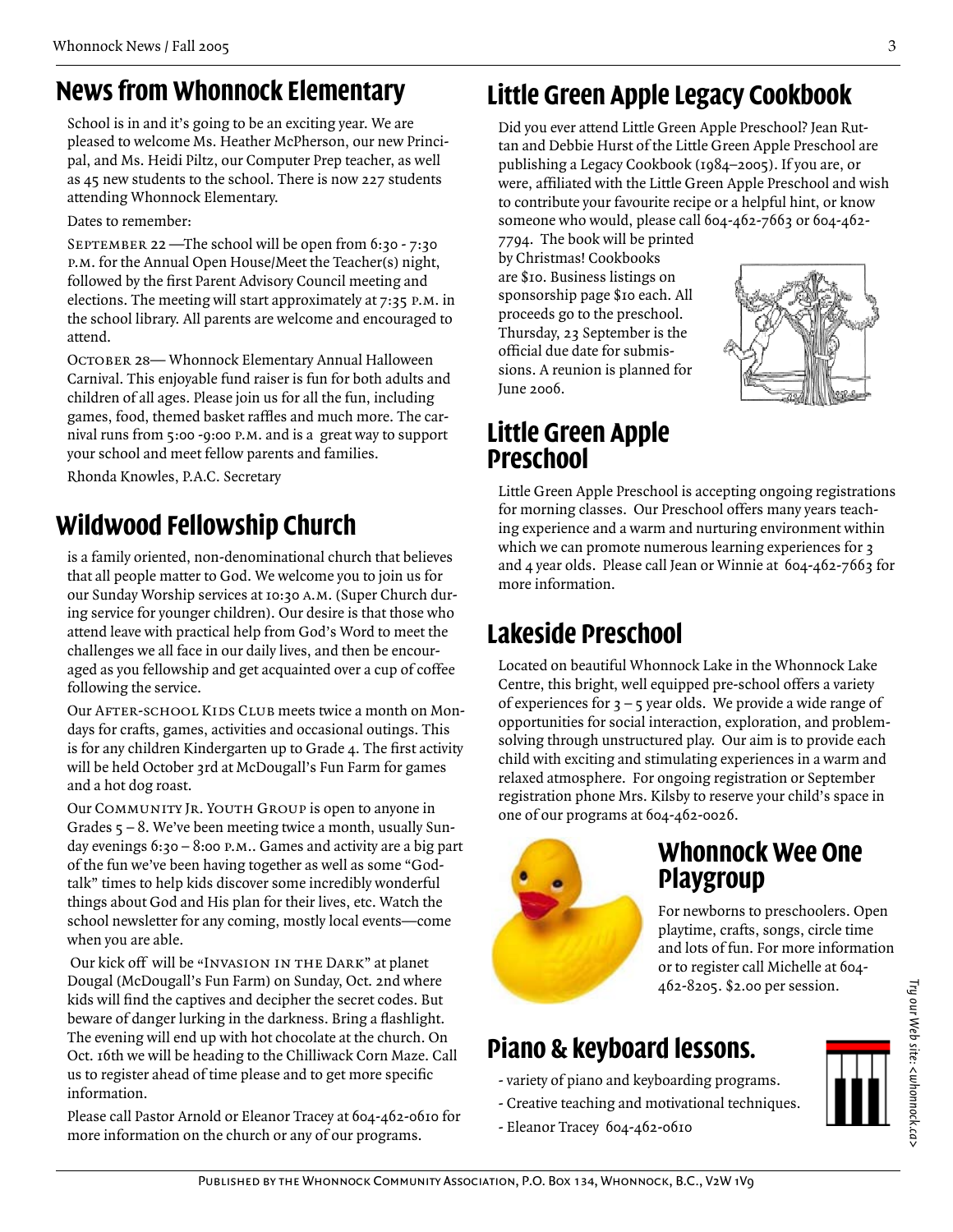

Register online at www.recreg4u.ca

For more information call 604-467-7322 or 604-465-2452 or visit www.mapleridge.org

# **Drawing and Sketching**

This class teaches various drawing techniques while using kids' most popular subject matter. Art

appreciation is developed as we discover artists of the past, explore cultural styles and learn about the cool stuff contemporary artists do now. All in our sketchbooks! Program code # 70530. Instructor: Lisa Goldney, B.F.A. Age:  $8 - 12$  8 Sessions:  $$58$ 

Location: Whonnock Lake Centre Tuesday

September 27–November 15 3:30 P.M. – 5:00 P.M.

# **Wire and Bead Embellished Candles**

Using wire with glass and crystal beads you will transform a set of three plain pillar candles into a trio of unique works of art. These would make wonderful Christmas gifts. Please bring a shoe box to carry home your creations. All tools and materials are supplied. Additional tools and materials will be available for purchase. Program code #71129. Instructor: Susan Albert

Age: 16+ 1 Session: \$40 Location–Whonnock Lake Centre Sunday December 4 10:00 A.M. – 1:00 P.M.



## **Ridge Canoe & Kayak Club**

"RCKC" is an nationally ranked club with many exciting programs both competitive and for fun. For more information on Ridge Canoe & Kayak Club please visit their Web site at <www. rckc.ca>.

# **Whonnock T.O.P.S. Local # 4522.**

Take off Pounds Sensibly welcomes all new members to come and see what we are all about. We are a non-profit weight-loss support group that meets every Tuesday at 6:45–8:00 p.m. at the Wildwood Fellowship Church in Whonnock on 272nd. So be positive and come. We offer guidance, support and plenty of laughs. Call Lori at 604-463-7355 or Jo-Ann at 604-462-1511.

# **Whonnock Walkers**

Join us Monday, Wednesday and Friday mornings at 9:15 for a friendly, one-hour walk. Call Maureen at 604-462-7940 for more information. Location: Whonnock Lake Centre parking lot.



# **Westcoast Shotokan Karate**

Karate for all ages from 4 years to adult. Come out and try a free class. Location: Whonnock Lake Centre. Monday: 5:30-7:00 p.m. Call Bill Railian at 1-888-812-3437 or 604- 841-2597 for information

# **Guys & Gals Volleyball**

A social drop-in volleyball evening for adults. Best of all, it's free!! Commencing September 28, 2005. Location: Whonnock Elementary Gym Wednesday, 7:45 - 9:00 p.m. Just drop in!

# **Yoga at Ruskin Community Hall**

There are many types of physical exercise, but the Yogic system of *asanas*, a Sanskrit word meaning steady pose, is the most complete, benefiting far more than just the physical body. The *asanas* emphasize deep breathing, relaxed movements and mental concentration.

Morning and evening classes are available. Please call Kim Rondquist for more information at 604-462-4284.

# **Whonnock Youth Outreach**

A component of Youth Outreach Initiative, Whonnock Youth Outreach will host activities with the area residents, volunteers, parents and the Community Association to develop social and recreational opportunities. For more information, contact Brian Patel at 604-467-7354. Mon: 7:00 - 9:00 p.m.

# **Old Age Pensioners Branch 103 – Whonnock**

Meetings are the last Monday of the month at 11:00 A.M. at the Whonnock United Church. Call Margaret Norman, 604-462- 7591 for more information.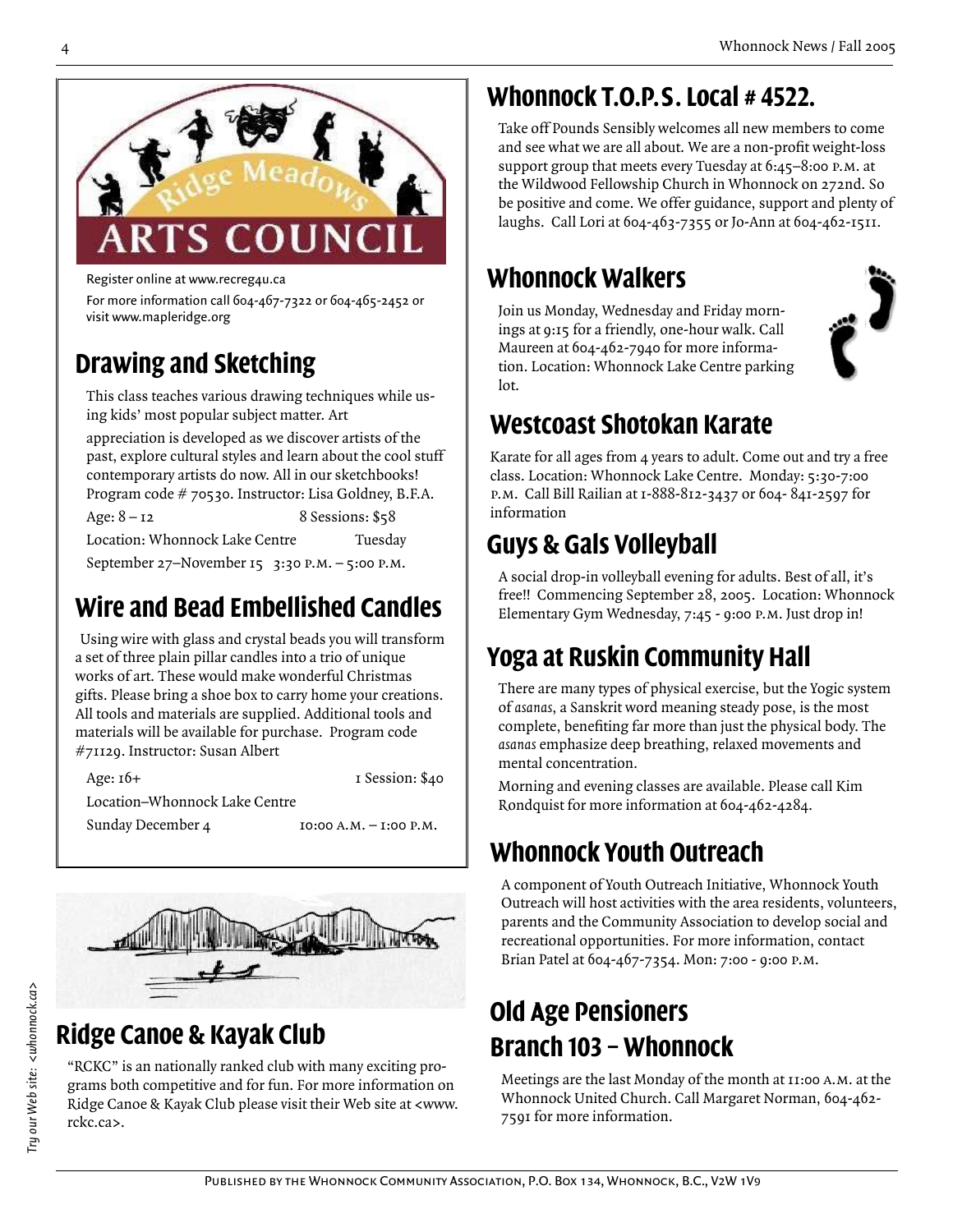

# **Ruskin Community Hall Information**

The Ruskin hall is available for rental, for anniversaries, family reunions, weddings, etc., for a basic weekend rate of \$290.00. Call our booking agent, Shannon at 604-462-9739 and leave a message.

— Yoga with Kim will begin Wednesday, September 21st at 7:30 p.m.

— A breakfast with Santa will happen sometime in December on a date not yet decided.

For information on any of these programs or events please call Louise at 604-462-9091.

#### **Whonnock Weavers & Spinners**



The Whonnock Weavers & Spinners continue to meet in the pre-school room of the Whonnock Lake Centre on the 2nd and 4th Tuesday of each month at 7:30 p.m. This fall we will be busy getting ready for our annual Open House Show and Sale at the Whonnock Lake

Centre on Sunday, November 27th from 11 a.m. to 4:30 p.m. We hope you all will join us there to do some of your Christmas shopping - as well as our usual high quality hand woven, knitted and felted articles we will have several guest artists with pottery, jewelry, glass and woodworking.

This summer several of our members attended the Northwest Weavers Conference in Tacoma, and came home with lots of new ideas and inspiration. We also had a "Dye Day" at a member's home, where we dyed pounds of wool and silk, creating a rainbow of beautiful colours.

We always welcome new members. As well as weaving, our members spin, knit, felt, needle felt and make baskets, so we are really a varied group. If you are interested in the fibre arts and wish to join us, simply come to a meeting, or phone Marie at 604-462-9059.

# **Rhododendron Garden Notes - F.V.R.S.**

At this time of year we don't have rhododendron flowers any more, but lately we have had good shows of underplantings of *hostas* and *astilbes*. Now is a good time to visit to appreciate the wide variety and often special beauty of the leaf forms of our rhododendrons.

Since the fall of 2004 we have planted about 200 rhododendrons, 150 in the new garden and the remainder infilling in the old garden. About 150 plants were brought in from specialist nurseries and we were fortunate to obtain many of the rarer kinds which are not offered in the average garden centre. Several members of the Fraser Valley Rhododendron Society (FVRS) have donated plants which in general have been of mature age and of outstanding quality.

Since May 1st, volunteers in the garden have installed an irrigation system which now supplies almost all of the garden with water. The system is automated and provides a regulated amount of water to each plant on alternate days. During the recent hot weather, the new garden was being supplied with water, and the old garden came on-stream by increments during August.



Visitors to the Centre and the Lake, are often unaware that the Rhododendron Garden exists. A group of cyclists on the point of leaving the area recently were asked if they knew of the garden. They didn't, but were keen to know when they might return to see the flowers. We are planning to have a prominent sign near the entrance to the garden and so attract more visitors.

Would you like to try propagating rhododendrons? At the next meeting of the FVRS, September 26th, a workshop on grafting rhododendrons will be presented by Rosemary Prufer. Bring cuttings of your favourite plants and "marry" them to the rootstocks which will be supplied by the Club. If there is a particular mature plant in the Whonnock garden you admire, then we might be able to take cuttings for you. In any case there will be some cuttings for those who would like to get started in rhodos.

Visitors are always welcome at the monthly meetings of the FVRS. They are held at 7:30 on the fourth Monday at St. Andrews Heritage Church, 22279 - 116th Avenue, Maple Ridge (off Haney bypass). For more information please call Scott Henney at 604-464-7979.